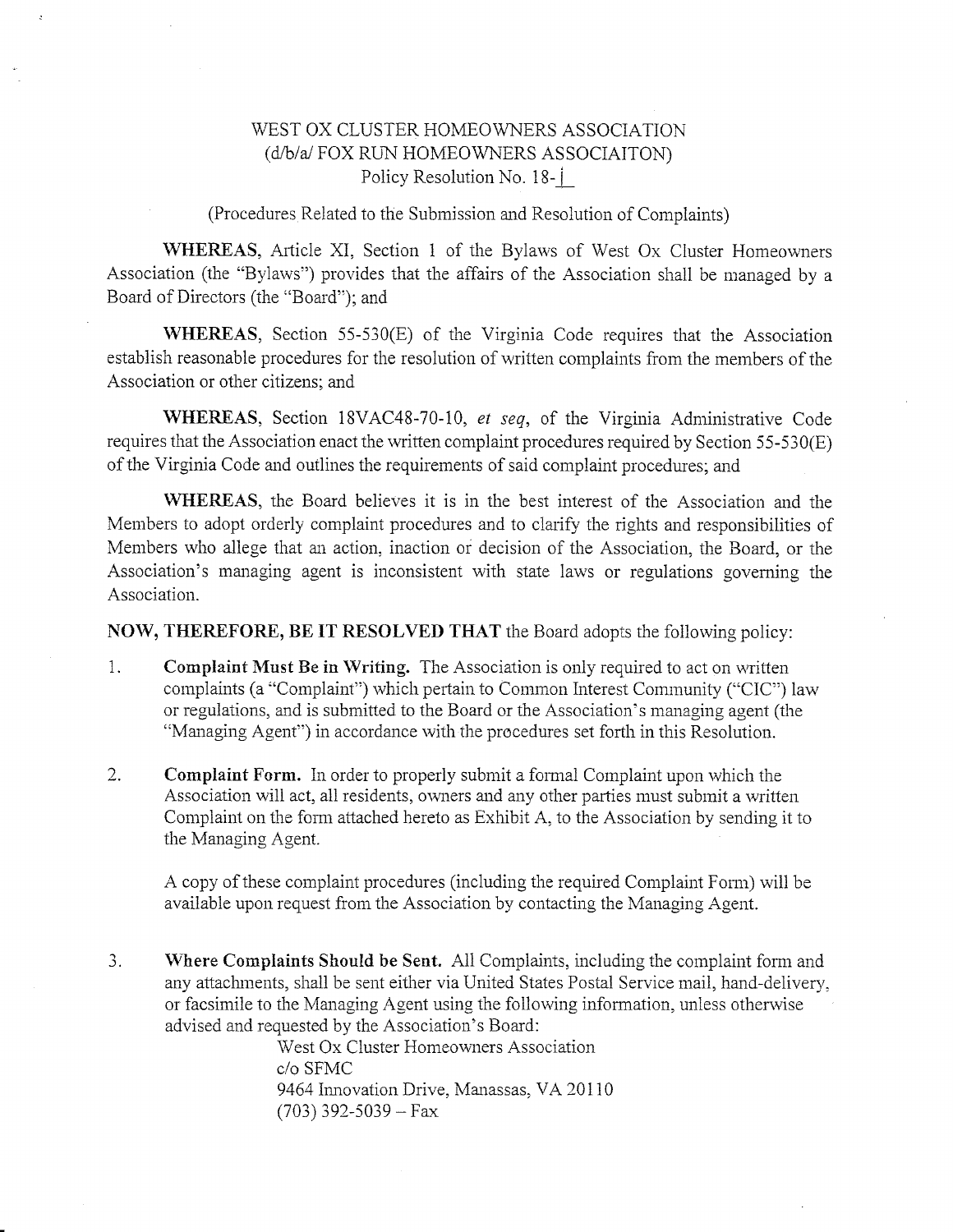- 4. Required Information. All Complaints must concern a matter regarding the action, inaction or decision by or of the Board that is inconsistent with applicable laws and regulations. All Complaints shall include the following information or shall be deemed incomplete and nonactionable, at the Board's sole discretion:
	- 1) The name and address of the complainant;
	- 2) The nature of the alleged complaint, including the relevant times, dates and places involved;
	- 3) Reference to the applicable laws or provisions of the Governing Documents that the complaint concerns (copies are not required);
	- 4) The name and address of any other persons involved, if known;
	- 5) Any other information the complainant deems relevant for the Board's review:
	- 6) The signature of the complainant
- Acknowledging Receipt of Complaint. Within seven (7) days of receipt of a Complainant's Complaint Form, the Managing Agent shall provide the Complainant with written acknowledgement of the Association's receipt of the Complaint. 5.
	- A. Nonactionable Complaint or Complaint Which Doesn't Pertain to CIC Law. If it appears to the Managing Agent that the submitted Complaint is missing the required minimum information, then the acknowledgment of receipt shall include notice to the Complainant of the identified problem(s) with the Complaint and advise the Complainant that he/she will need to submit a revised/corrected Complaint before it can be accepted and forwarded to the Board for consideration.
	- B. Forwarding to the Board. If it appears to the Managing Agent that the submitted Complaint includes the required minimum information and pertains to a violation of CIC law or regulation, then the Managing Agent shall provide the Board with a copy of the Complaint for consideration.
- Formal Action Consideration of Complaint by Board. A11 completed, signed and rormal Action — Consideration of Complaint by Board. All completed, signed and<br>dated Complaints forwarded to the Board shall be considered by the Board at a meeting, and the Board shall decide what action, if any, to take in response to the Complaint. 6.
	- A. Meeting at which Complaint will be considered. Complaints will be considered by the Board at a regular or special Board meeting held within 90 days from the date. on which the complaint was forwarded to the Board for consideration.
	- B. Notice to the Complainant. At least fourteen (14) days prior to the Board meeting at which the Complaint will be considered, the Managing Agent shall provide the complainant with notice of the date, time, and location of the Board meeting at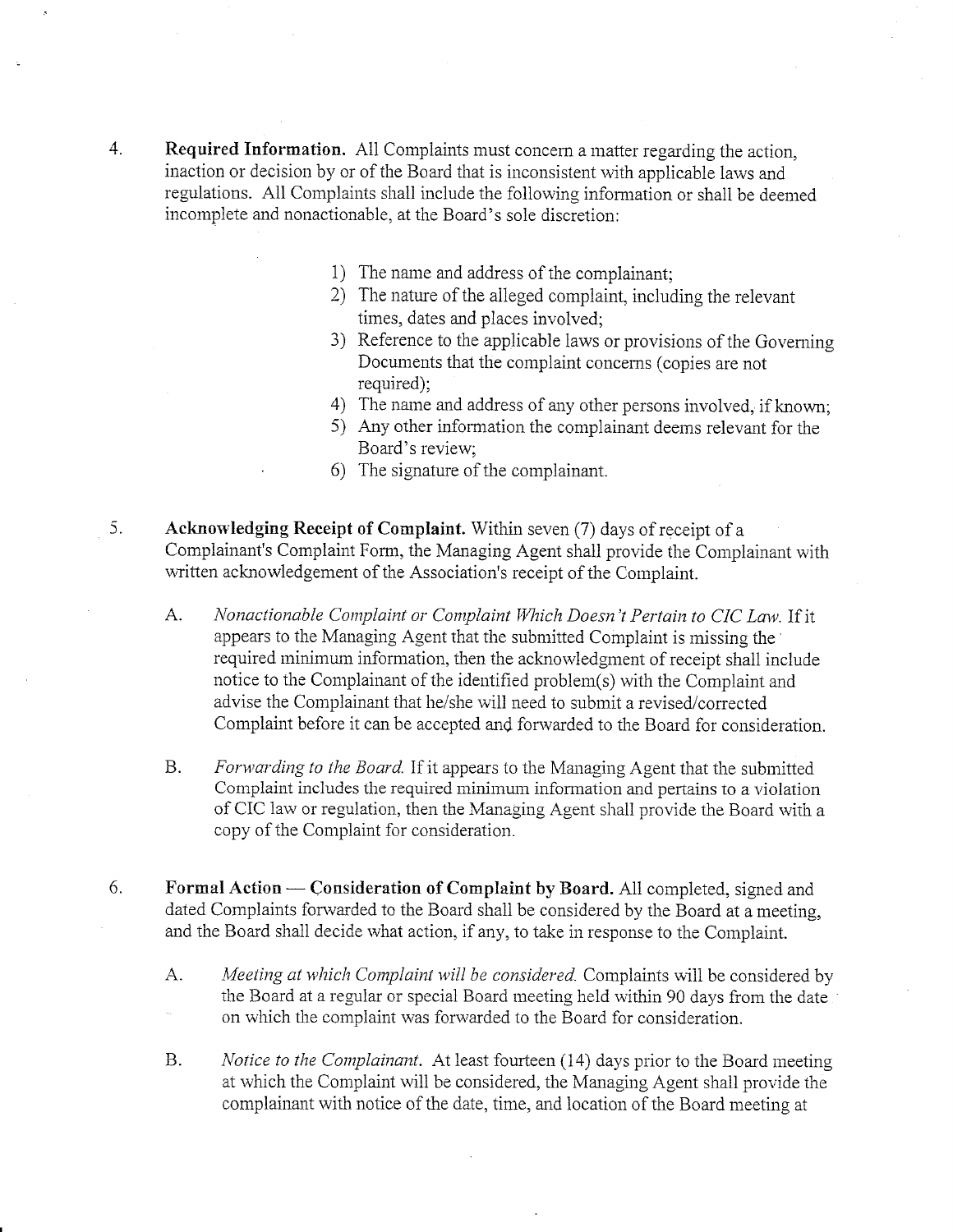which the matter will be considered by the Board. This notice may be combined with the acknowledgment of receipt referenced in section 5 above.

- C. Board's Decision on Complaint. The Board shall make a decision on the Complaint by an appropriate vote of the members of the Board at the meeting pursuant to the Association's governing documents. The Board's decision at the meeting shall fall into one of the following two categories:
	- a. A decision that there is *insufficient information* on which to make a final determination on the Complaint or that additional time is otherwise required to make a final determination, in which case the Board shall postpone making a final determination on the Complaint until a later scheduled Board meeting (announced at the ineeting or by giving at least 14 days' notice to the Complainant) and, if needed, make a written request for additional information from the applicable party(s), specifying a deadline by which time the additional information must be received by the Managing Agent for forwarding to the Board; or
	- b. A final determination on the Complaint, indicating whether the Complainant's requested action or resolution is, or is not, being granted, approved, or implemented by the Board. A final determination may include, for example, a decision that no action will be taken on the Complaint due to the Complainant failing to timely provide additional information that was requested by the Association. No appeal process is available; the Board's rendered decision is final.
- 7. Notice of Final Determination. Within seven (7) days after the final determination is made (per subsection  $6(C)(b)$  above), the Managing Agent shall provide the Complainant with written notice of the Board's final determination. The notiće of final determination shall be dated as of the date of issuance and include:
	- A. Specific citations to applicable provisions of the Association's governing documents, laws or regulations that led to the final determination;
	- B. The Association's registration number as assigned by the Common Interest Community Board (the "CICB"), and, if applicable, the name and CICB-issued license nunber for the Managing Agent; and
	- C. Notice of the Complainant's right to file a "Notice of Final Adverse Decision" with the CIC Ombudsman:

Virginia Common Interest Community Ombudsman 9960 Mayland Drive, Suite 400 Richmond, Virginia 23233-1463 Phone: 804-367-2941 Email: CICOmbudsman@dpor.virginia.gov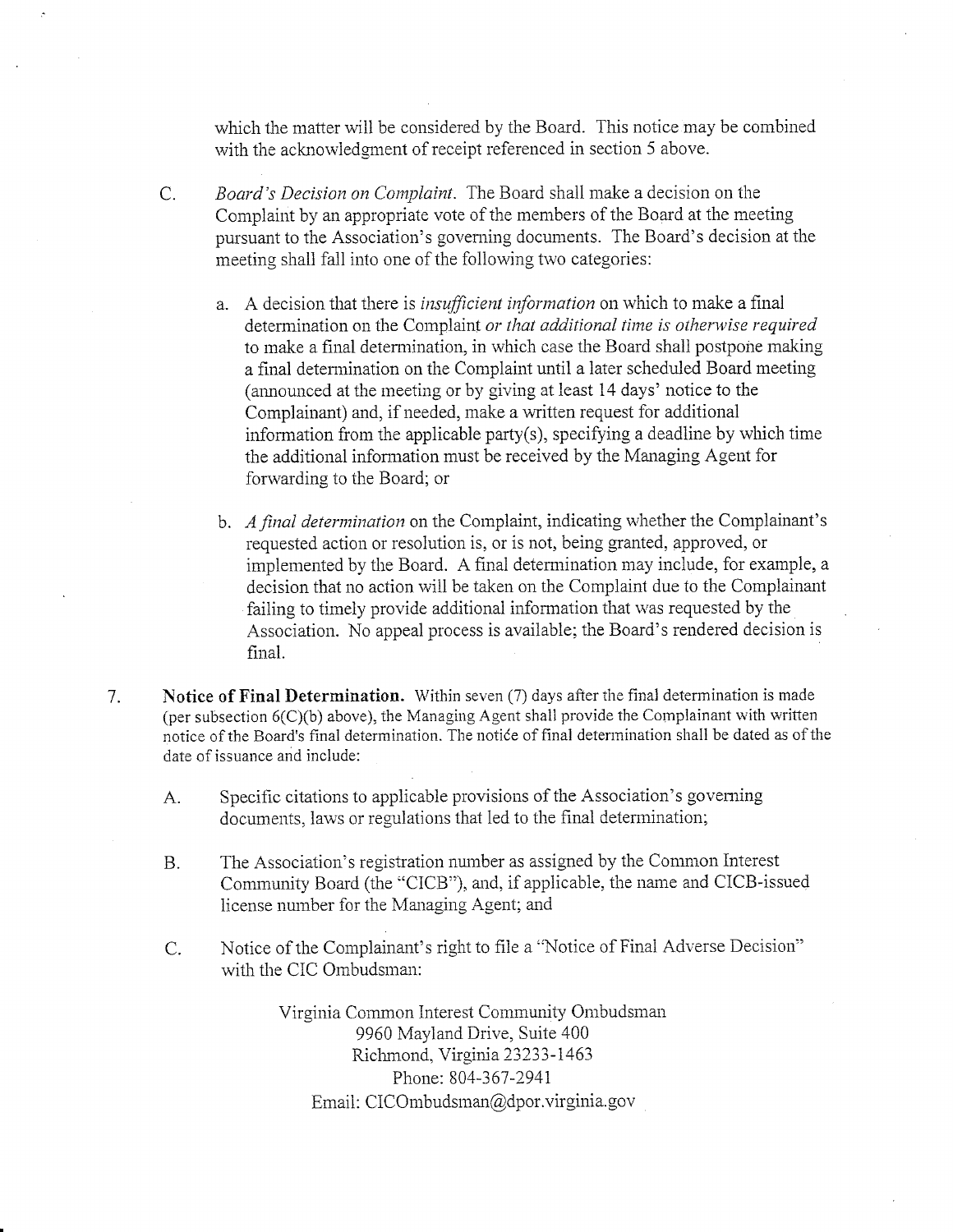- 8. Records. The Managing Agent shall retain as part of the Association's records, a record of each Complaint (including the Complaint Form and attachments, related acknowledgments and notices, and any action taken by the Association or Board in response to such Complaint) for a period of at least one (1) year from the date of the Association's final action on the Complaint.
- 9. Availability. A copy of these procedures shall be made available to all owners and citizens upon request.
- 10. Resale Diselosure. A copy of these procedures, including the Exhibit A Complaint Fomr, shall be included in any resale disclosure packet/certificate issued after the effective date below
- 11. Annual report. The Association shall certify with each annual report filing that the Association complaint procedure has been adopted and is in effect.

-,,/ ii EFFECTIVE DATE OF RESOLUTION The provisions of this Resolution shall become effective  $\frac{1}{1}$ , 2018.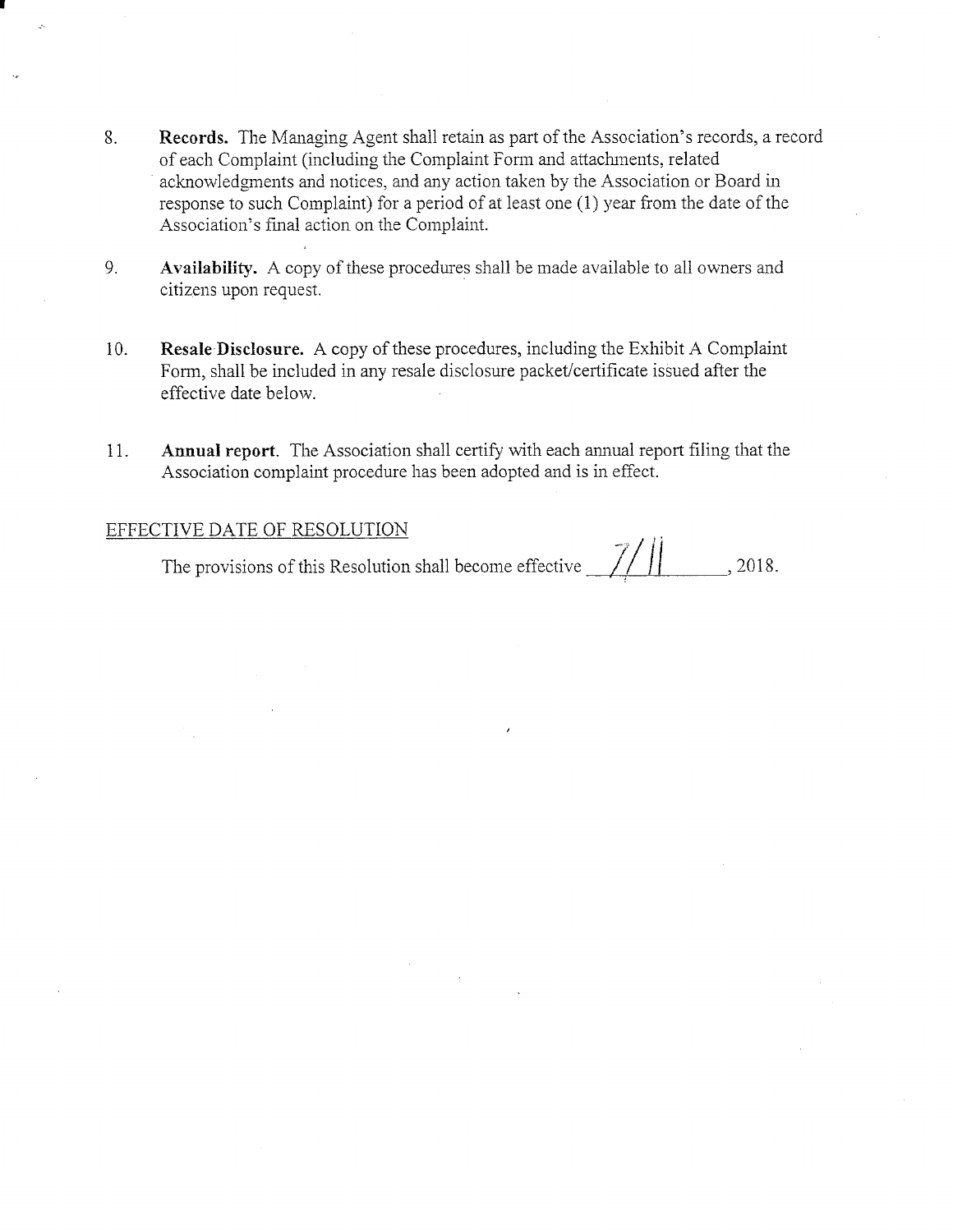## Exhibit A WEST OX CLUSTER HOMEOWNERS ASSOCIATION (d/b/a FOX RUN HOMEOWNERS ASSOCIATION) COMPLAINT FORM

(To comply with Section 55-530 of the Virginia Code and 18 VAC 48-70-10, et seq.)

You may use this form to file a complaint concerning the West  $Ox$  Cluster Homeowners Association  $(d/b/a)$  Fox Run Homeowners Association) (the "Association"). Should you choose to file a complaint using this form, please complete, sign and date this form and mail or fax it to the Association's common interest community manager at the address below:

> West Ox Cluster Homeowners Association c/o SFMC 9464 Innovation Drive, Manassas, VA 20110  $(703)$  392-5039 – Fax

Name of Complainant(s):

| Address:                           |                   |  |
|------------------------------------|-------------------|--|
| Phone: (Home)                      | (Work).           |  |
| (Mobile)                           | (Email)           |  |
| Preferred method of communication: | Writing<br>E-mail |  |

Please described the nature of your complaint and cite any provisions of the Governing Documents or applicable laws or regulations that are the basis for your eomplaint (please attach ail documents and  $communications supporting your complaint - you may use additional pages):$ 

 $\overline{\phantom{a}}$ 

<u> 2000 - Antonio de la contrada de la contrada de la contrada de la contrada de la contrada de la contrada de l</u>

<u> 1989 - Jacques Lander, amerikansk politiker (d. 1989)</u>

.<br>Martin 1980 - The Company of Service Company of the Company of the Company of The Company of the Company of Th 

<u> 1980 - Andrea Santana, amerikana amerikana amerikana amerikana di sebagai pertama di sebagai pertama di sebagai</u>

Name and address of persons that are the subject of complaint:

Description of relief being sought by complainant or requested action: